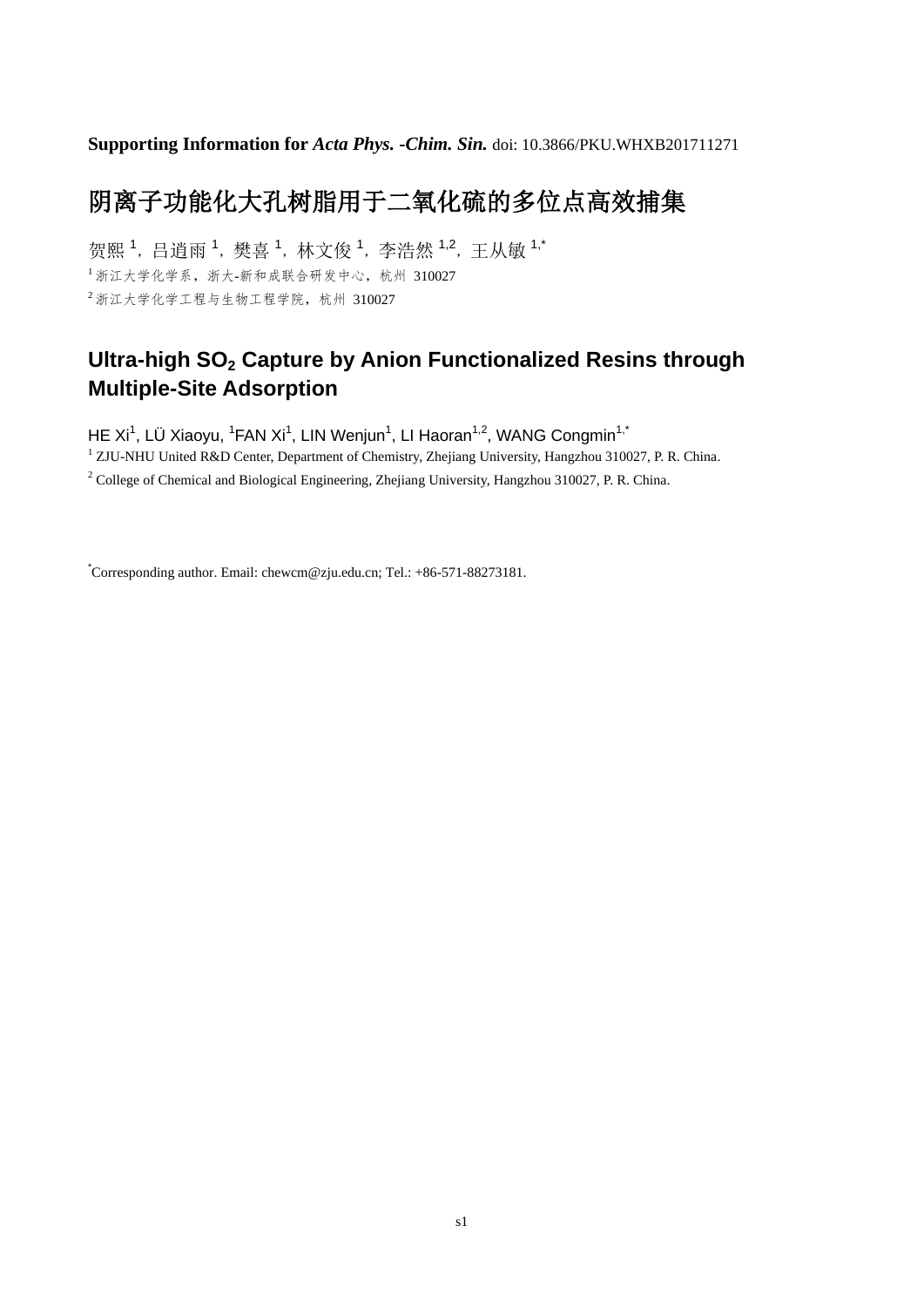| Material            | C(%)  | $H$ (%) | N(% ) | Anion sites (mmol $g^{-1}$ ) <sup>a</sup> |
|---------------------|-------|---------|-------|-------------------------------------------|
| [IRA-900][Cl]       | 63.46 | 8.40    | 5.35  | 3.82                                      |
| $[IRA-900][B(Im)4]$ | 58.86 | 7.57    | 23.43 | 1.86                                      |
| $[IRA-900][Triz]$   | 63.66 | 8.84    | 19.95 | 3.56                                      |
| $[IRA-900][Tetz]$   | 59.07 | 8.45    | 25.89 | 3.70                                      |

**Table S1 Element analysis of the anion functionalized resins [IRA-900][An].**

<sup>a</sup> Calculated by the nitrogen element content.

|  |  |  | Table S2 The comparison of $SO_2$ adsorption capacities by [IRA-900][B(Im) <sub>4</sub> ] with other selected sorbents at 0.1 bar. |  |
|--|--|--|------------------------------------------------------------------------------------------------------------------------------------|--|
|--|--|--|------------------------------------------------------------------------------------------------------------------------------------|--|

| Entry          | Material             | Temperature $(^{\circ}C)$ | Pressure (kPa) | $SO_2$ adsorption capacity (mmol $g^{-1}$ ) | Reference      |
|----------------|----------------------|---------------------------|----------------|---------------------------------------------|----------------|
| -1             | $[IRA-900][B(Im)4]$  | 20                        | 10.13          | 10.62                                       | This work      |
| 2              | SIFSIX-1-Cu          | 25                        | 10.13          | 8.74                                        | S <sub>1</sub> |
| 3              | SIFSIX-2-Cu-i        | 25                        | 10.13          | 6.01                                        | S <sub>1</sub> |
| $\overline{4}$ | SIFSIX-3-Ni          | 25                        | 10.13          | 2.55                                        | S1             |
| 5              | NOTT-202a            | 10                        | 10.13          | 6.2                                         | S <sub>2</sub> |
| 6              | Pillar[5]arene 4Tetz | 20                        | 10.13          | 8.2                                         | S <sub>3</sub> |
| $\tau$         | [TMEDAMR]Cl          | 30                        | 101.3          | 6.40                                        | S <sub>4</sub> |
| 8              | $[P_{66614}][Im]$    | 20                        | 10.13          | 3.76                                        | S5             |
| 9              | [Emim][SCN]          | 20                        | 10.13          | 5.83                                        | S6             |
|                |                      |                           |                |                                             |                |



**Fig. S1 NBO charges of atoms on [BH4] (left) as well as electronegative nitrogens and boron on [B(Im)4] (right).**